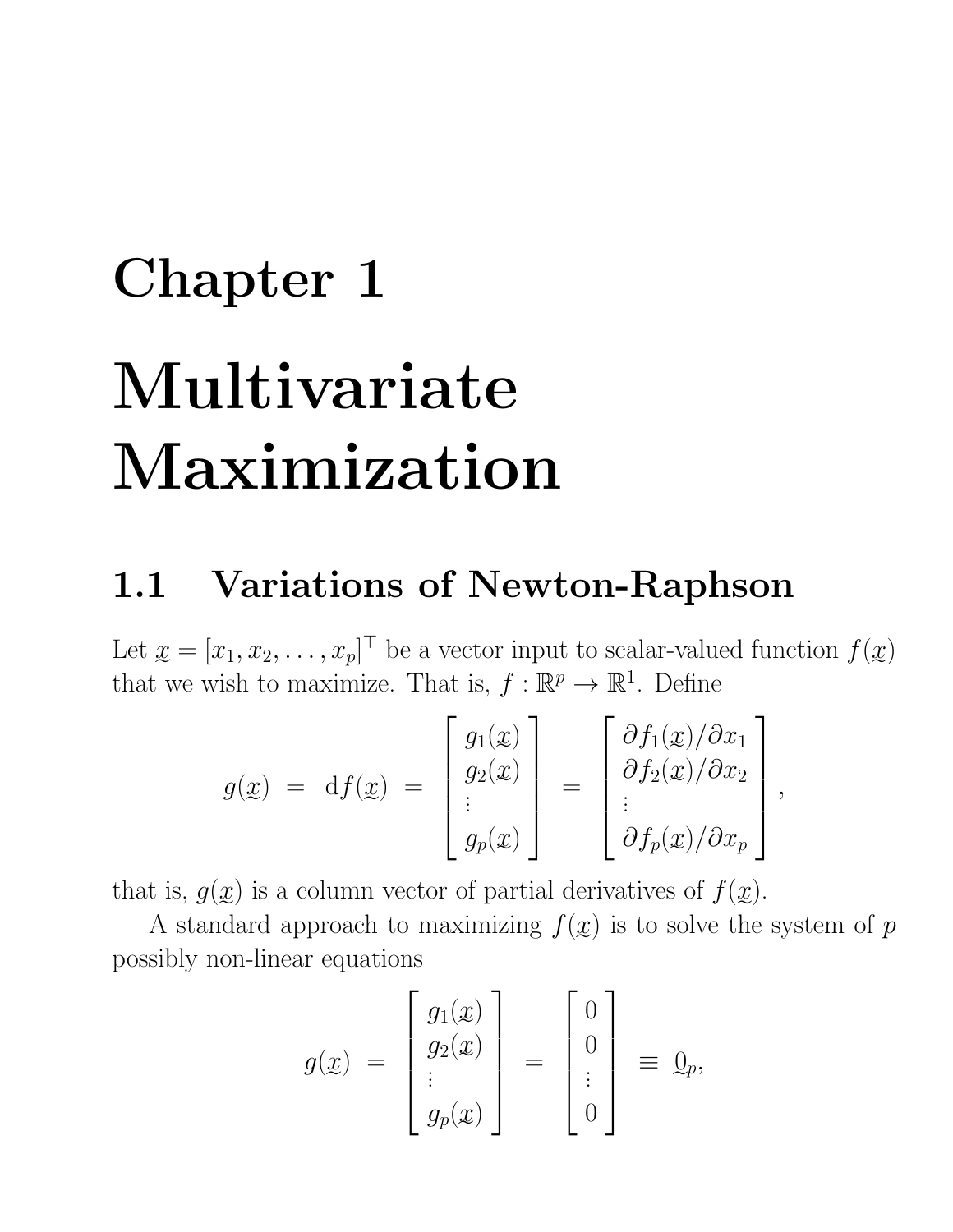That is, locate roots of  $g(x)$  and check for maxima.

I will focus on variations of NR to solve  $g(\underline{x}) = \underline{0}_p$ . To generalize the 1-D NR, let

$$
dg(x) = \begin{bmatrix} dg_1(x) \\ dg_2(x) \\ \vdots \\ dg_p(x) \end{bmatrix}
$$
  
= 
$$
\begin{bmatrix} \frac{\partial^2 f(x)}{\partial x^2} & \frac{\partial^2 f(x)}{\partial x^2} & \cdots & \frac{\partial^2 f(x)}{\partial x^2} \\ \frac{\partial^2 f(x)}{\partial x^2} & \frac{\partial^2 f(x)}{\partial x^2} & \cdots & \frac{\partial^2 f(x)}{\partial x^2} \\ \vdots & \vdots & \ddots & \vdots \\ \frac{\partial^2 f(x)}{\partial x^2} & \frac{\partial^2 f(x)}{\partial x^2} & \cdots & \frac{\partial^2 f(x)}{\partial x^2} \end{bmatrix}_{p \text{-by-}p}
$$

e e de la construcción de la construcción de la construcción de la construcción de la construcción de la const<br>En la construcción de la construcción de la construcción de la construcción de la construcción de la construcc be the p-by-p matrix of second partial derivatives. If  $x^* = [x_1^*]$ is a root of  $g(x)$  (that is,  $g(x^*) = \mathbb{Q}_p$ ) then for x near  $x^*$  a linear Taylor  $[x_1^*, x_2^*, \ldots, x_p^*]^\top$ series expansion gives

$$
Q_p = g(x^*) \doteq g(x) + [dg(x)](x^* - x)
$$
 or  

$$
x^* \doteq x - [dg(x)]^{-1}g(x),
$$

invorso assuming the inverse exists.

This suggests an iterative scheme for approximating  $x^*$  From an initial guess  $x_0$ :

$$
x_{i+1} = x_i - [dg(x_i)]^{-1} g(x_i), \quad i = 0, 1, \ldots.
$$

that  $x_i$  is a voctor and  $\lceil da \rceil$ Keep in mind that  $x_i$  is a vector and  $\left[ dg(x_i) \right]$  is a matrix.

An absolute convergence criterion would lead to iterating until

$$
|x_{i+1} - x_i| = \sqrt{\sum_{\ell=1}^p (x_{\ell,i+1} - x_{\ell,i})^2} < \varepsilon.
$$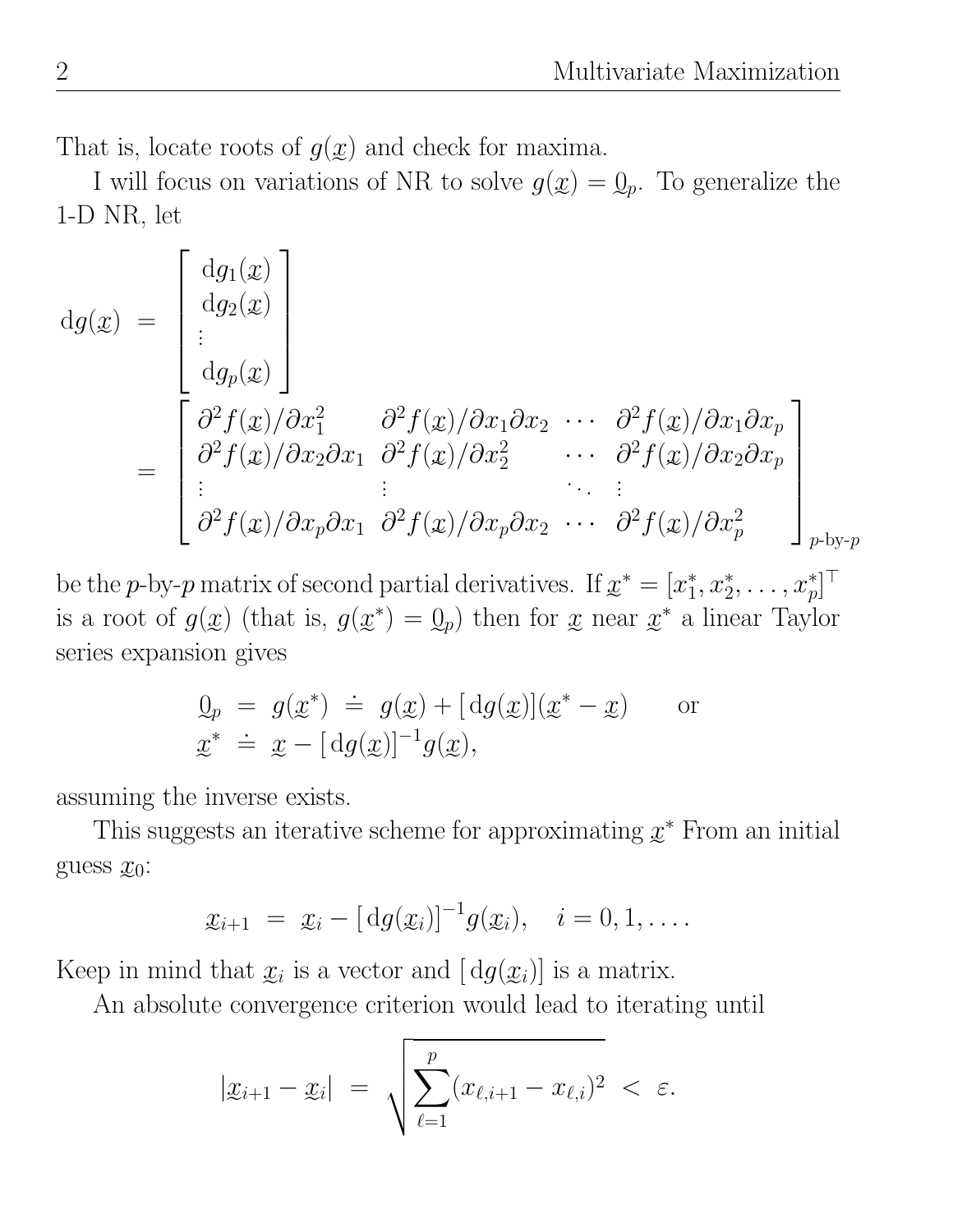If the root  $x^*$  is far from  $Q_p$ , then it makes sense to use a relative convergence criterion

$$
\frac{|x_{i+1}-x_i|}{|x_i|} < \varepsilon.
$$

e Using either criterion, we iterate until change in the estimated root between steps is small.

## Remarks

- 1. If for some i we have  $x_{i+1} x_i = 0$ , then  $\left[ dg(x_i) \right]^{-1} g(x_i) = 0$ , which implies  $g(x_i) = 0$ . That is, we found a root.
- 2. The relative convergence criterion is usually preferred to the absolute convergence criterion.
- 3. Convergence to a root is quadratic, assuming the initial guess is close to  $x^*$ .
- 4. If you are trying to maximize  $f(x)$ , you should check that  $x^*$  corresponds e to a (local or global) maximum and not a minimum!
- 5. The initial guess is very important. In many statistical problems there is a natural starting point.
- 6. NR Can be interpreted geometrically in terms of iterative tangent plane approximations.
- 7. Instead of computing  $x_{i+1}$  from  $x_i$  via

$$
x_{i+1} = x_i - [\,\mathrm{d}g(x_i)]^{-1} g(x_i),
$$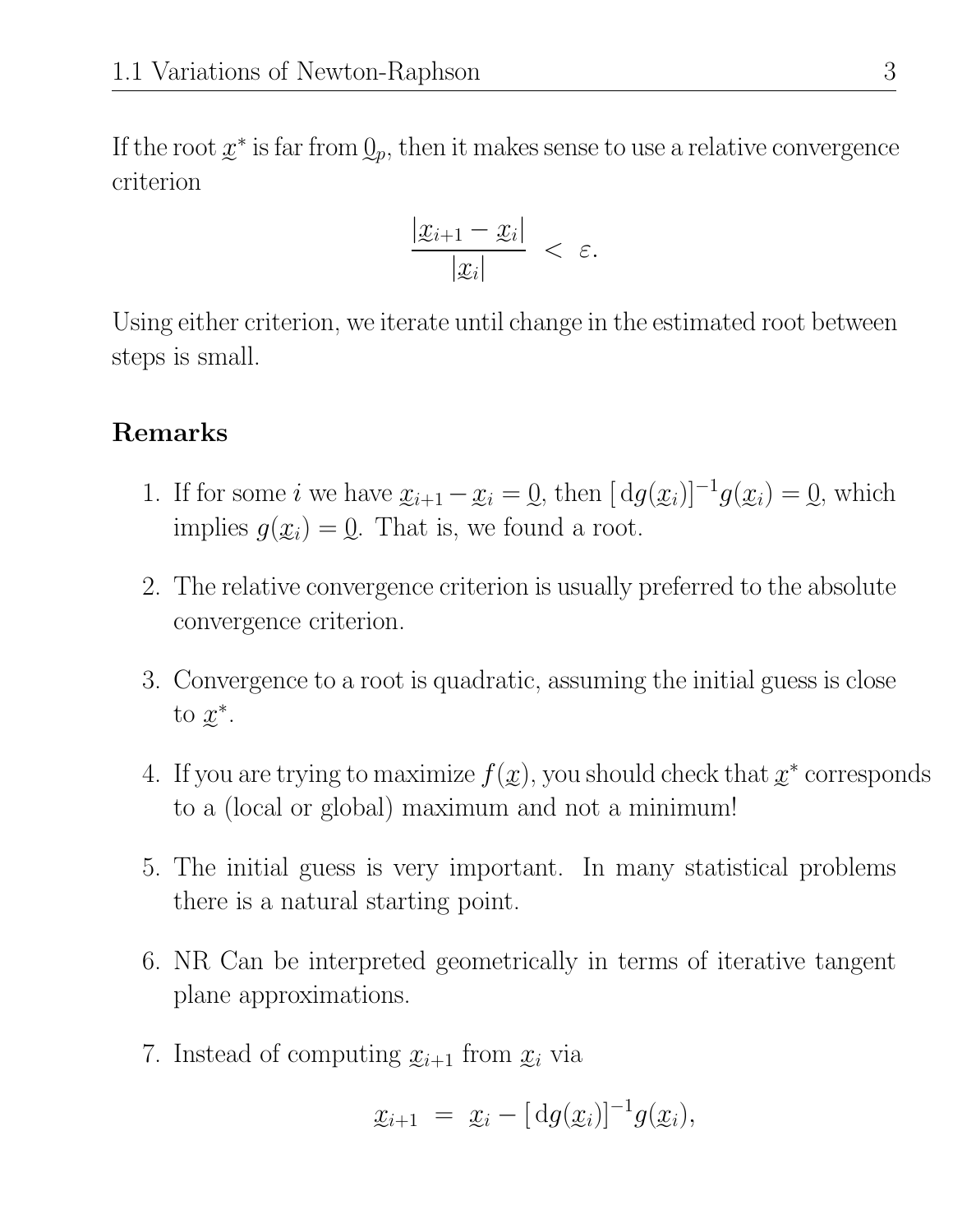it is preferable to avoid matrix inversion and directly solve

$$
[dg(\underline{x}_i)](\underline{x}_{i+1}-\underline{x}_i) = -g(\underline{x}_i)
$$

e e e for  $(\underline{x}_{i+1} - \underline{x}_i)$ , which leads to  $\underline{x}_{i+1}$ .

e e e 8. NR is one a large collection of iterative schemes of the form

$$
\underline{x}_{i+1} = \underline{x}_i - \mathbf{J}_i^{-1} g(\underline{x}_i), \quad i = 0, 1, \ldots,
$$

 $\begin{array}{ccccccccc}\n1 & C & & 1 & 1 & & & & \\
\end{array}$ for a suitably defined  $p$ -by- $p$  matrix  $J_i$ .

- The multivariate secant method sets  $J_i$ .  $\dot{=} \, dg(x)$  evaluated numerically.
- Rescaled simple iteration takes

$$
\mathbf{J}_i = \mathbf{J} \quad \text{(same for each iteration)}
$$
  
= 
$$
\begin{bmatrix} \alpha_1 & 0 \\ \alpha_2 & \cdot \\ 0 & \alpha_p \end{bmatrix}
$$

where

$$
\alpha_\ell\ =\ \frac{\partial g_\ell(\underline{x})}{\partial x_\ell}\bigg|_{\underline{x}_0}
$$

e<br>1 is the partial of  $g_\ell$  with respect to element  $x_\ell$  evaluated at the initial guess  $x_0$ .

The point to recognize is that if such an iteration converges, then from remark (1) above, we know it converges to a root  $x^*$ .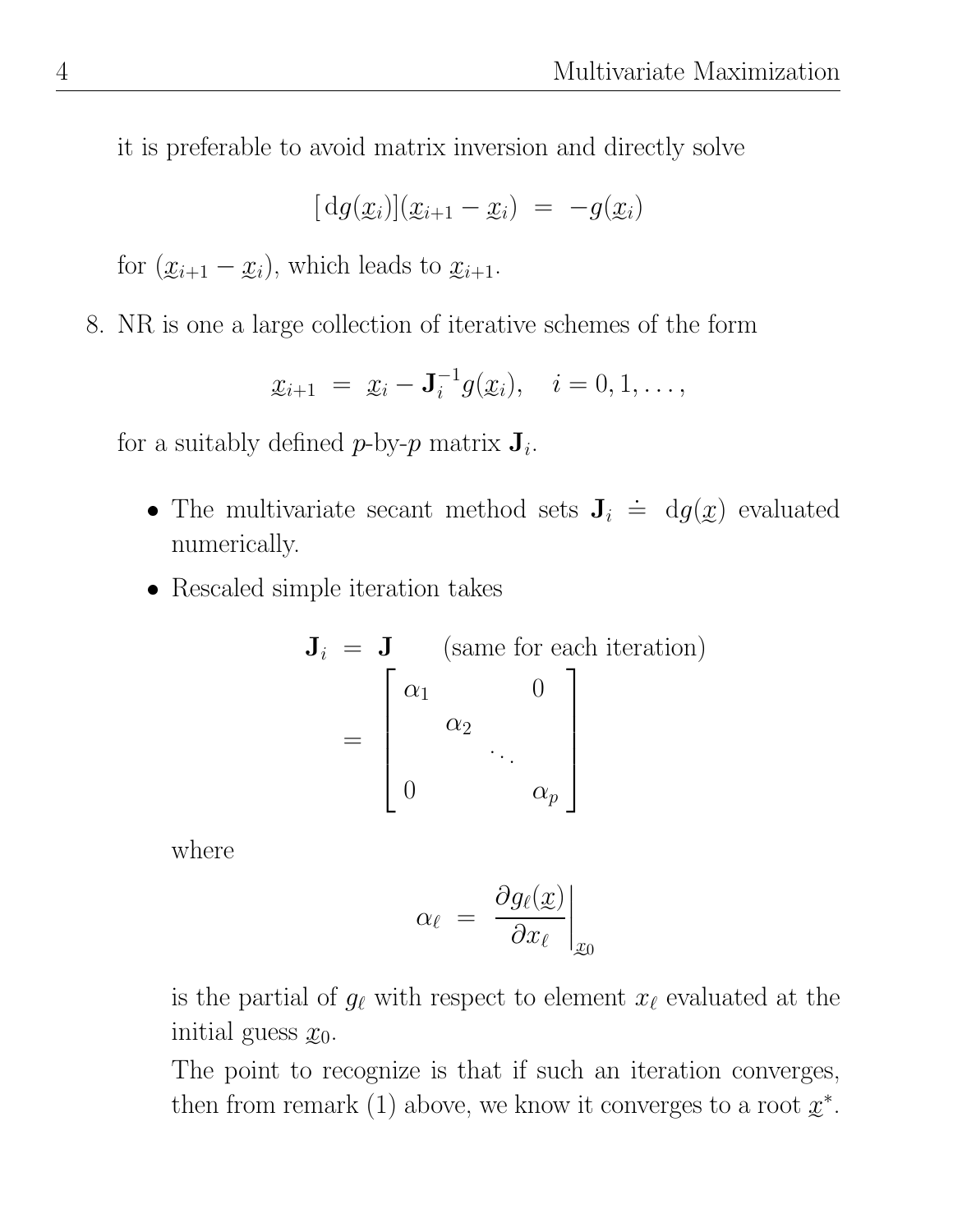9. If we relate NR to our original objective of maximizing  $f(x)$  then the NR iteration has to form

$$
\mathfrak{X}_{i+1} = \mathfrak{X}_i - [d^2 f(\mathfrak{X}_i)]^{-1} df(\mathfrak{X}_i), \quad i = 0, 1, \ldots,
$$

where

 $df(\mathbf{x}_i) = p$ -by-1 vector of partial derivatives evaluated at  $\mathbf{x}_i$  $d^2 f(x_i) = p$ -by-p matrix of second partial derivatives.

NR tells us that starting from  $x_i$  to move in the direction of

$$
[\mathrm{d}^2 f(\underline{x}_i)]^{-1} \mathrm{d} f(\underline{x}_i)
$$

to get the  $(i+1)$ <sup>th</sup> step estimate  $x_{i+1}$ . However, there is no guarantee that

$$
f(\underline{x}_{i+1}) = f(\underline{x}_{i} - [\mathrm{d}^{2} f(\underline{x}_{i})]^{-1} \mathrm{d} f(\underline{x}_{i})) > f(\underline{x}_{i}).
$$

That is, there is no guarantee that we are increasing the function value as the iteration proceeds.

A popular modification of NR is to consider

$$
\mathfrak{X}_{i+1}(\alpha) = \mathfrak{X}_i - \alpha [d^2 f(\mathfrak{X}_i)]^{-1} df(\mathfrak{X}_i),
$$

where the "step-size" scalar  $\alpha$  is chosen to maximize  $f(\underline{x}_{i+1}(\alpha))$ . Finding  $\alpha$  that maximizes  $f(\mathfrak{X}_{i+1}(\alpha))$  for a given  $\mathfrak{X}_i$  is a single variable maximization problem. In practice, it usually suffices to descretize  $\alpha$ , that is, set

$$
\alpha = -1, -0.9, \ldots, -0.1
$$
, [not zero], 0.1, 0.2, \ldots, 1[NR], 1.1, \ldots, 2

and maximize  $f(\mathfrak{X}_{i+1}(\alpha))$  over this grid. Once you find the maximizing value  $\alpha_{\text{max}}$ , you set

$$
\mathfrak{X}_{i+1} = \mathfrak{X}_i - \alpha_{\max} [d^2 f(\mathfrak{X}_i)]^{-1} df(\mathfrak{X}_i)
$$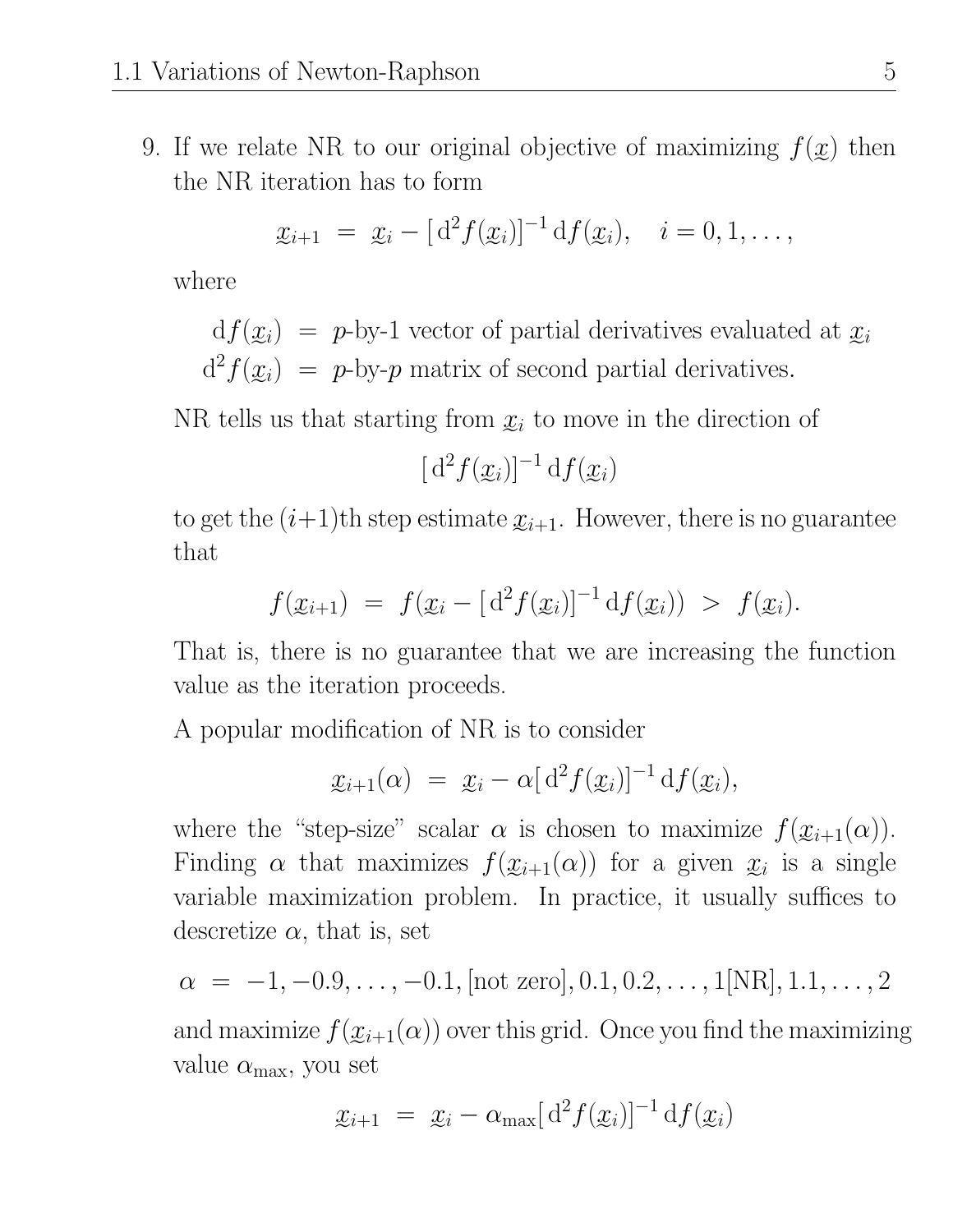and continue iterating.

This modification slows down NR, but usually leads to a much more stable algorithm that is less likely to wander off far from a maximum.

## 1.2 Maximum likelihood estimate (MLE)

Suppose we have a random variable  $\boldsymbol{\mathcal{Y}} = [Y_1, Y_2, \dots, Y_n]^\top$  with the probability density or mass function that depends on  $\mathcal{Q} = [\theta_1, \theta_2, \dots, \theta_n]^\top$ , say  $\Pr[\underline{y}|\mathcal{Q}] =$  $Pr[Y_1, Y_2, \ldots, Y_n | \underline{\theta}]$ . The Ys may be a random sample with common distribution  $h(y_i|\underline{\theta})$  and if so

$$
\Pr[Y_1, Y_2, \ldots, Y_n | \underline{\theta}] = \prod_{i=1}^n h(y_i | \underline{\theta}).
$$

However, the setup is more general, allowing for arbitrary joint distributions. The *likelihood function* for  $\underline{\theta}$  given data  $\underline{Y} = [Y_1, Y_2, \dots, Y_n]^\top$  is

$$
L(\underline{\theta}) = \Pr[\underline{y}|\underline{\theta}]
$$

and the *log-likelihood function* is

$$
\ell(\underline{\theta}) \ = \ \log(L(\underline{\theta})).
$$

e e The MLE of  $g$ , say  $v$ theta, Is the value that minimizes  $L(g)$ , or equivalently  $\ell(\mathcal{Q})$ . Typically, MLEs are obtained by solving the likelihood equations

Score function:

\n
$$
\dot{\ell}(\theta) = \begin{bmatrix}\n\frac{\partial \ell_1(x)}{\partial \theta_2} \\
\vdots \\
\frac{\partial \ell_p(x)}{\partial \theta_p}\n\end{bmatrix} = \mathbf{Q}_p.
$$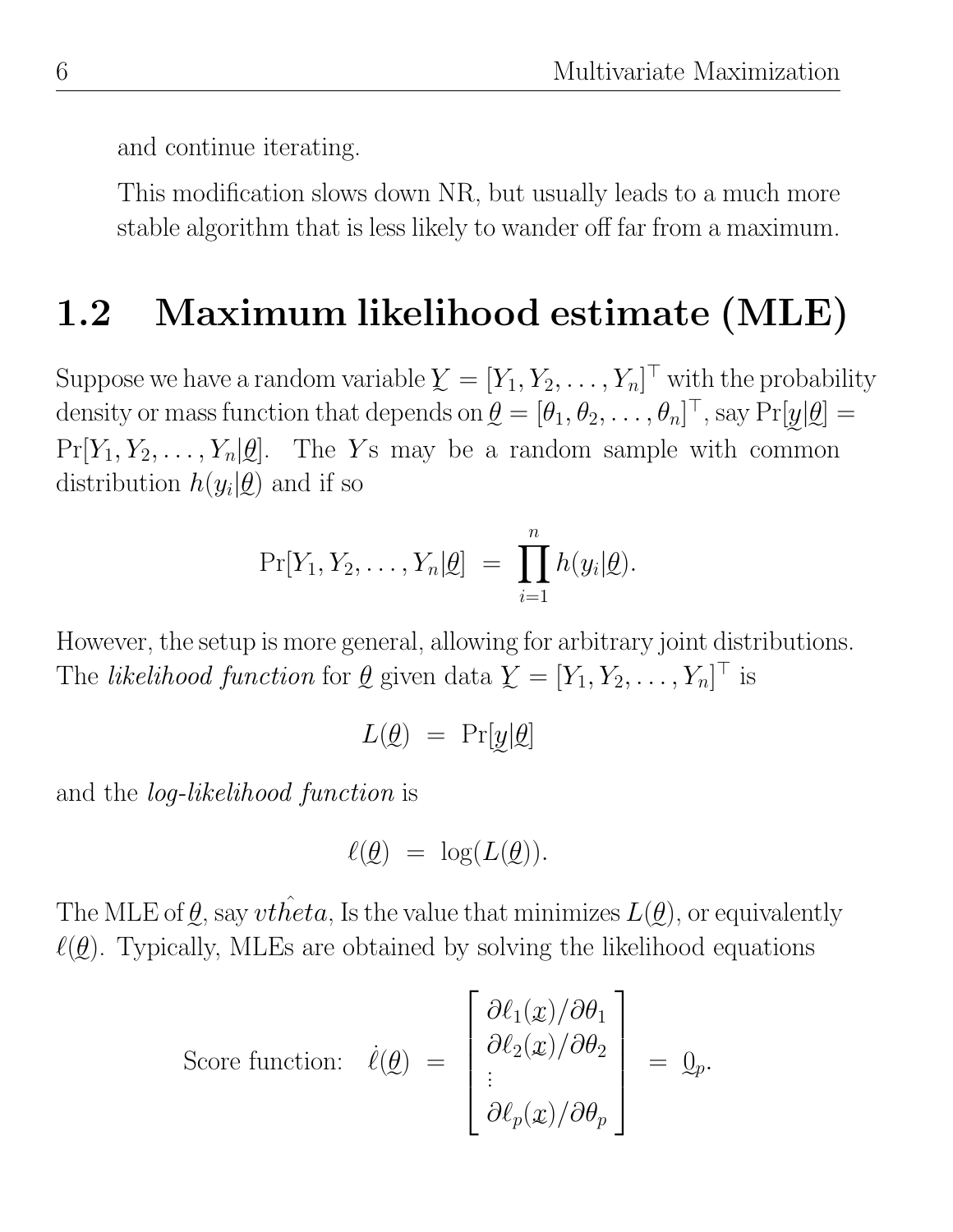Let

$$
\ddot{\ell}(\underline{\theta}) = \left[\frac{\partial^2 \ell}{\partial \theta_i \partial \theta_j}\right]_{p \text{-by-}p} \quad \text{ith row, } j\text{th column element}
$$

Be the matrix of second partial derivatives of  $\ell(\underline{\theta})$  with respect to elements of  $Q$ . Following Remark 9 on page 5, one might consider the following NR procedure to compute  $\hat{\mathcal{Q}}$ :

$$
\hat{\underline{\theta}}_{i+1} = \hat{\underline{\theta}}_i - [\ddot{\ell}(\hat{\underline{\theta}}_i)]^{-1} \dot{\ell}(\hat{\underline{\theta}}_i), \quad i = 0, 1, \dots
$$

 $\hat{\mathcal{L}}$  \* Note that convergence to a root  $\hat{\ell}^*$  implies  $\ell(\hat{\ell}^*) = 0$ , as desired. Of e e course, we need to check whether the root is the MLE!

An alternative iterative procedure is known as **Fisher's Method of Scoring**. Thinking of  $\ddot{\ell}(\theta)$  as a random variable (that is, it depends on a  $\pmb{\mathrm{r}}$  andom  $\pmb{\mathrm{Y}}$ ) define the *expected Fisher information matrix* as

$$
\mathbf{I}(\mathcal{Q}) = \mathbf{E}[-\ddot{\ell}(\mathcal{Q})] = \mathbf{E}[\dot{\ell}(\mathcal{Q})\dot{\ell}^{\top}(\mathcal{Q})],
$$

te follows under "step dand oan where the last equality follows under "standard conditions".

The Method of Scoring replaces  $-\ddot{\ell}(\hat{\theta}_i)$  by  $\mathbf{I}(\mathcal{Q})$  in the iteration

$$
\hat{\underline{\theta}}_{i+1} = \hat{\underline{\theta}}_i + [\mathbf{I}(\hat{\underline{\theta}})]^{-1} \dot{\ell}(\hat{\underline{\theta}}_i), \quad i = 0, 1, \dots
$$

rele of Demands 8 en nome This is an example of Remark 8 on page 4.

The NR adjustment  $-[\ddot{\ell}(\hat{\ell}_i)]^{-1}\dot{\ell}(\hat{\ell}_i)$  Is a function of the derivative of  $\ell(\mathcal{Q})$  relative to the second derivative. We saw in the one-dimensional example of maximizing  $f(x) = \log(x)/(1+x)$  that the adjustment can overshoot the root or lead to moving slowly to the root. These tend to occur when  $\ell(\underline{\theta})$  is either very peaked or very flat near the maximum. One possible remedy is to use the average value of the second derivative,  $I(\mathcal{Q})$ , instead in the iteration.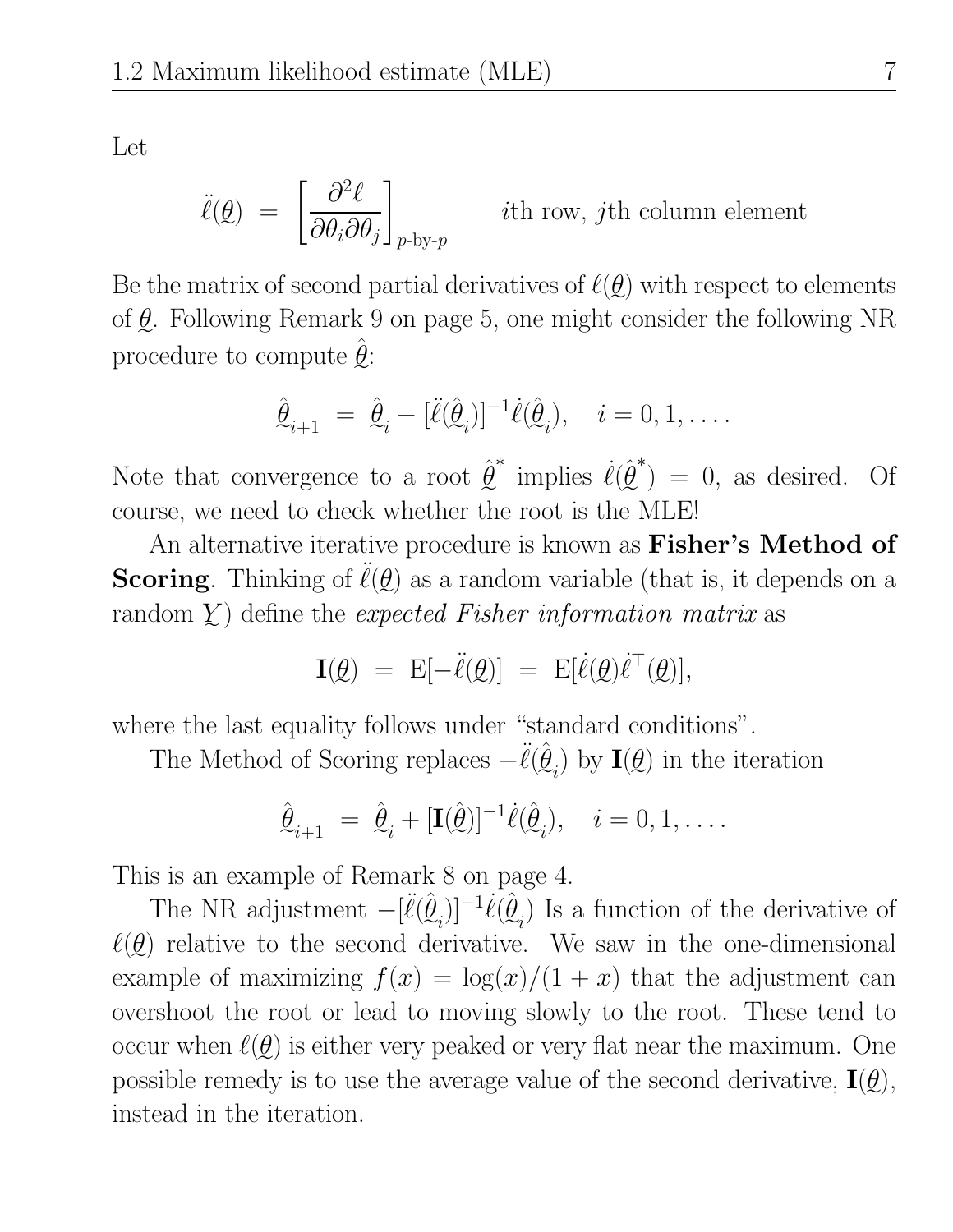Both NR and Scoring may be improved by adding a step-size parameter  $\alpha$ , for example

$$
\label{eq:hatH} \hat{\underline{\theta}}_{i+1} \ = \ \hat{\underline{\theta}}_i - \alpha [\ddot{\ell}(\hat{\underline{\theta}}_i)]^{-1} \dot{\ell}(\hat{\underline{\theta}}_i),
$$

e e e e where  $\alpha$  is chosen to maximize  $\ell(\hat{\mathcal{Q}}_{i+1}(\alpha))$  for fixed  $\hat{\mathcal{Q}}_{i}$ . Standard distribution theory for MLEs shows that

$$
\hat{\mathcal{Q}} \sim \text{Normal}_p(\mathcal{Q}, \text{Var}[\hat{\mathcal{Q}}])
$$

Under suitable conditions, where

$$
\text{Var}[\hat{\mathcal{Q}}] = \mathbf{I}^{-1}(\mathcal{Q})
$$

can be estimated by either

$$
\begin{aligned}\n\hat{\text{Var}}[\hat{\theta}] &= \mathbf{I}^{-1}(\hat{\theta}) & \text{inverse of expected Fisher information at MLE} \\
&= -[\ddot{\ell}(\hat{\theta}_i)]^{-1} & \text{observed information matrix at MLE.}\n\end{aligned}
$$

e In some cases the two estimates agree. There is no general consensus on which estimator is to be preferred. Most knowledgeable statisticians tend to use the observed information matrix.

I will consider two examples of computing MLEs, a single parameter case and a multiparameter case.

Example: Multinomial with one parameter Suppose  $\boldsymbol{\mathcal{Y}} = [Y_1, Y_2, \dots, Y_n]^\top$ has a multinomial distribution with sample size  $m$  and probabilities  $p_i(\theta)$ that depend on a single parameter  $\theta > 0$ , with pmf

$$
\Pr[\chi|\theta] = \frac{m!}{\prod_{i=1}^n y_i!} \prod_{i=1}^n p_i(\theta)^{y_i}.
$$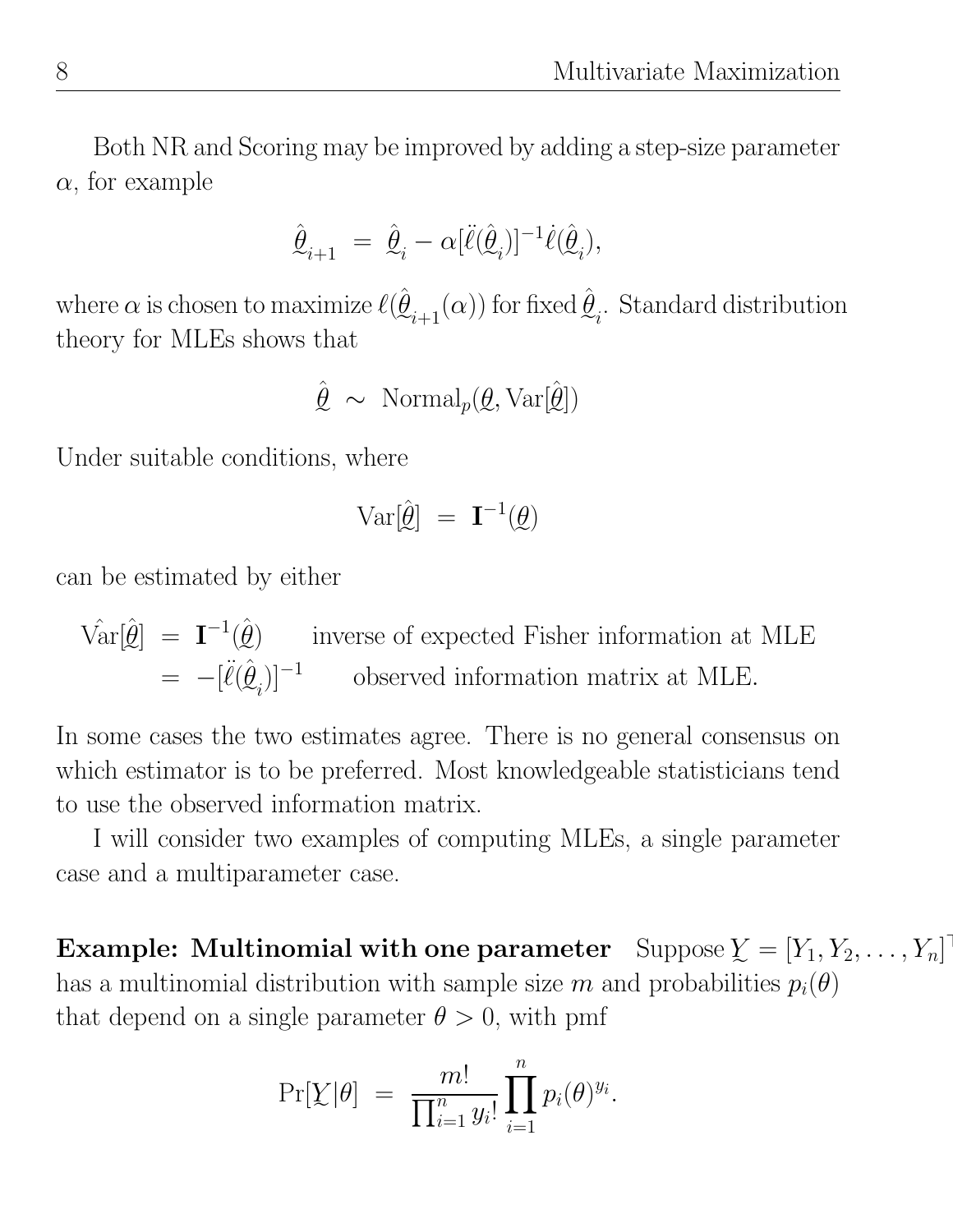The log-likelihood, ignoring the constant, is

$$
\ell(\theta) = \log \left\{ \prod_{i=1}^{n} p_i(\theta)^{y_i} \right\}
$$

$$
= \sum_{i}^{n} y_i \log(p_i(\theta)).
$$

The MLE is obtained by solving the likelihood equation

$$
\dot{\ell}(\theta) = \sum_{i}^{n} y_{i} \frac{\partial}{\partial \theta} \log(p_{i}(\theta))
$$
  
= 
$$
\sum_{i}^{n} y_{i} \frac{p'_{i}(\theta)}{p_{i}(\theta)} \quad \text{where } p'_{i}(\theta) = \frac{\partial p_{i}(\theta)}{\partial \theta}.
$$

Rather than do things in general, I will consider the following genetics problem<sup>1</sup> as a classic example of maximum likelihood estimation due to Fisher (1925). Let  $n = 4$  cells have class probabilities given by

$$
p_1(\theta) = (2 + \theta)/4
$$
  

$$
p_2(\theta) = p_3(\theta) = (1 - \theta)/4
$$
  

$$
p_4(\theta) = \theta/4
$$

where  $0 < \theta < 1$ . The parameter  $\theta$  is to be estimated from the observed frequencies  $\mathcal{Y} = [1997, 906, 904, 32]^\top$  from a sample of size  $m = 3839$ .

The log-likelihood function is

$$
\ell(\theta) = \sum_{i}^{4} y_i \log(p_i(\theta))
$$
  
=  $4 \log(0.25) + y_1 \log(2 + \theta) + (y_2 + y_3) \log(1 - \theta) + y_4 \log(\theta),$ 

<sup>1</sup>Ronald Thisted (1988) Elements of Statistical Computing. pp. 175–6.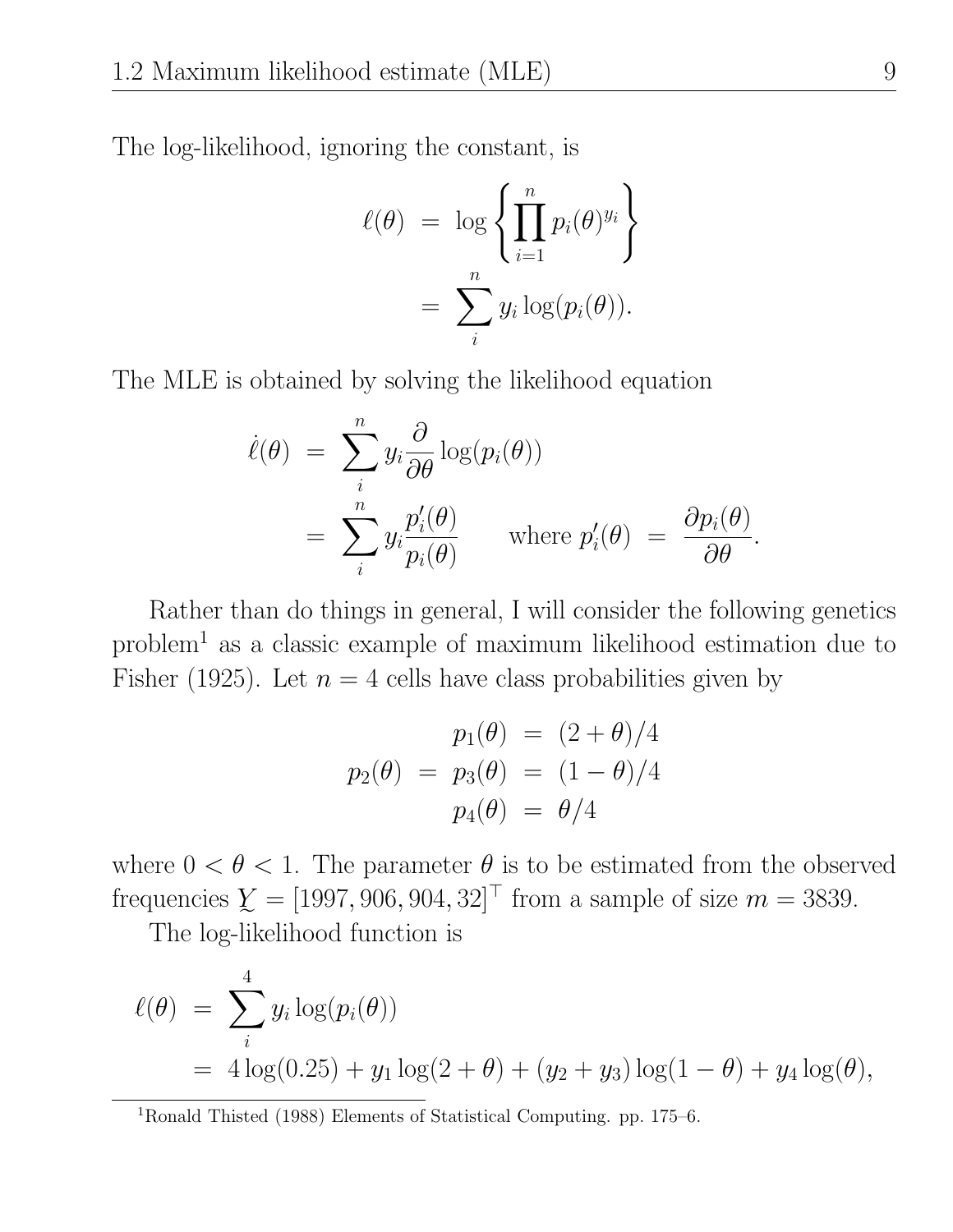so its derivatives are given by

$$
\dot{\ell}(\theta) = \frac{y_1}{2+\theta} - \frac{y_2 + y_3}{1-\theta} + \frac{y_4}{\theta}
$$
  

$$
\ddot{\ell}(\theta) = -\frac{y_1}{(2+\theta)^2} - \frac{y_2 + y_3}{(1-\theta)^2} - \frac{y_4}{\theta^2}.
$$

To get  $I(\theta)$ , treat  $y_i$ s as random variables in  $\ddot{\ell}(\theta)$  and recall that  $Y_i \sim$ Binomial $(m, p_i(\theta))$ . So,  $E[Y_i] = mp_i(\theta)$ , which implies

$$
\mathbf{I}(\theta) = \mathbf{E}[-\ddot{\ell}(\theta)] \n= m \left\{ \frac{p_1(\theta)}{(2+\theta)^2} + \frac{p_2(\theta) + p_3(\theta)}{(1-\theta)^2} + \frac{p_4(\theta)}{\theta^2} \right\} \n= 0.25m \left\{ \frac{1}{2+\theta} + \frac{2}{1-\theta} + \frac{1}{\theta} \right\}.
$$

Note that for this example

$$
\dot{\ell}(\theta) = \frac{y_1}{2+\theta} - \frac{y_2 + y_3}{1-\theta} + \frac{y_4}{\theta} \n= \frac{y_1(1-\theta)\theta - (y_2 + y_3)(2+\theta)\theta + y_4(2+\theta)(1-\theta)}{(2+\theta)(1-\theta)\theta}.
$$

The numerator is a quadratic function of  $\theta$ , so the likelihood equation

$$
\dot{\ell}(\theta) \ = \ 0
$$

has two roots. It can also be shown that one root is negative, so the only candidate for the MLE is the positive root. Although the roots can be found analytically, it is informative to see whether NR and Scoring converge. Note that even though the score function is defined for  $\theta < 0$ , the log-likelihood function is not.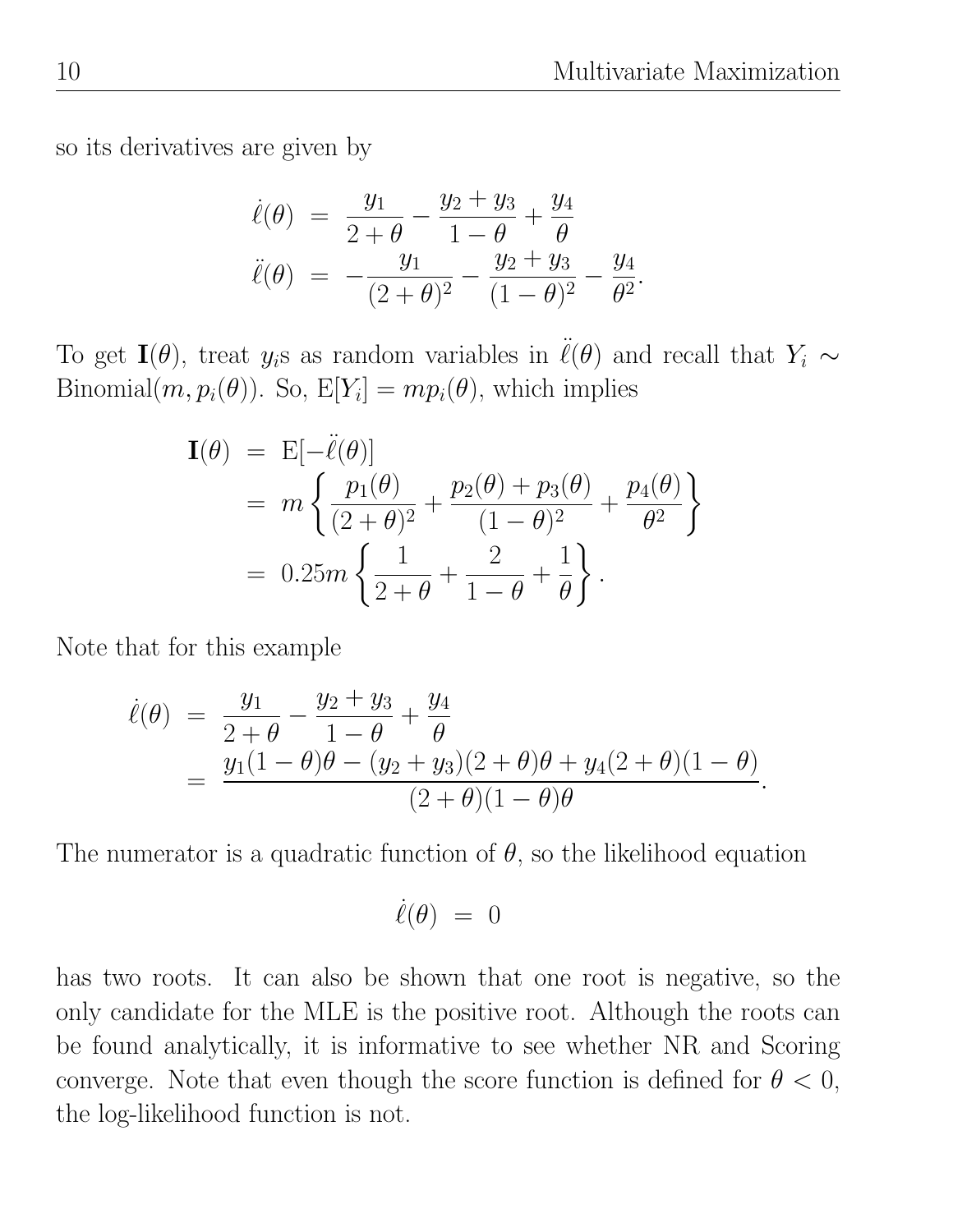The coding for this example is very simple because we have a single parameter. Thus, NR iterates as follows

$$
\hat{\theta}_{i+1} = \hat{\theta}_i - \frac{\dot{\ell}(\hat{\theta}_i)}{\ddot{\ell}(\hat{\theta}_i)}, \quad i = 0, 1, \dots,
$$

while Fisher scoring iterates via

$$
\hat{\theta}_{i+1} = \hat{\theta}_i + \frac{\dot{\ell}(\hat{\theta}_i)}{\mathbf{I}(\hat{\theta})}, \quad i = 0, 1, \dots
$$

Implementation, NR The script below defines the likelihood function, and related derivatives for Thisted's multinomial example. I have placed theta as the first argument so the ggplot function stat\_function can use that variable as the x-axis with the y variable passed as an additional argument.

```
# maximizing multinomial likelihood
y <- c(1997, 906, 904, 32)
m \leftarrow \text{sum}(y)# functions: log-likelihood, 1st derivative, 2nd derivative, and expected info
f.l \le function(theta, y) {
  temp \leftarrow y[1] * log(2 + theta) +
           (y[2] + y[3]) * log(1 - theta) +y[4] * log(theta)return(temp)
}
f.dl \leftarrow function(theta, y) {
  temp \leftarrow y[1] / (2+theta) +
           - (y[2] + y[3]) / (1 - theta) +
           y[4] / \thetareturn(temp)
}
f.ddl \leq function(theta, y) {
  temp <- - (y[1] / (2 + \text{theta})^2 +(y[2] + y[3]) / (1 - \theta)<sup>2</sup> +
               y[4] / \theta theta<sup>2</sup>
```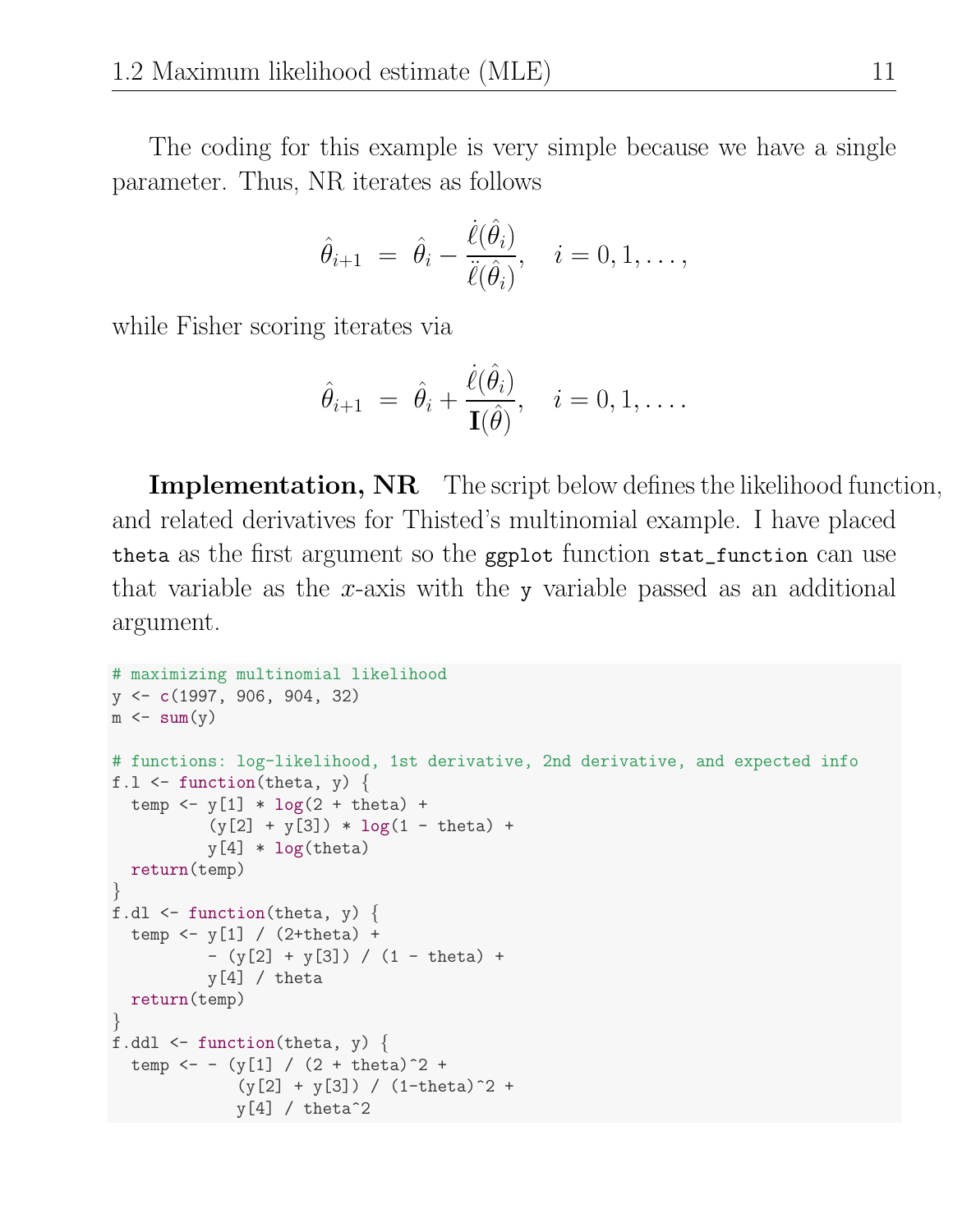```
)
  return(temp)
}
f.info \leq function(theta, y) {
  temp <- 0.25 * sum(y) * (1 / (2 + theta) +2 / (1 - \text{theta}) +1 / theta)
  return(temp)
}
```
Notice that the log-likelihood increases rapidly from zero to a maximum at approximately 0.05.

```
# plot functions
library(ggplot2)
p1 \leftarrow \text{ggplot}(data.frame(theta = c(0.0001, 0.4)), aes(theta))p1 \leftarrow p1 + stat_function(fun = f.l, args = list(y))p1 \leftarrow p1 + \text{labels}(\text{title} = \text{"log-likelihood"})#print(p1)
p2 \leftarrow ggplot(data.frame(theta = c(0.01, 0.4)), aes(theta))
p2 \leq p2 + \text{geom\_hline}(yintercept = 0, \text{alpha} = 0.5)p2 \leftarrow p2 + \text{stat_function}(fun = f.d1, args = list(y))p2 \leftarrow p2 + \text{labels}(\text{title} = "1st derivative")#print(p2)
p3 \leftarrow ggplot(data.frame(theta = c(0.01, 0.4)), aes(theta))
p3 \leq -p3 + \text{geom\_hline}(yintercept = 0, \text{alpha} = 0.5)p3 \leq p3 + \text{stat_function}(fun = f. ddl, \text{args} = \text{list}(y))p3 \leftarrow p3 + \text{labels}(\text{title} = "2nd derivative")#print(p3)
p4 \leftarrow ggplot(data.frame(theta = c(0.01, 0.4)), aes(theta))
p4 \leftarrow p4 + stat_function(fun = f.info, args = list(y))p4 \leftarrow p4 + \text{ labs}(\text{title} = \text{``expected info''})#print(p4)
library(gridExtra)
grid.arrange(p1, p2, p3, p4, ncol=2)
```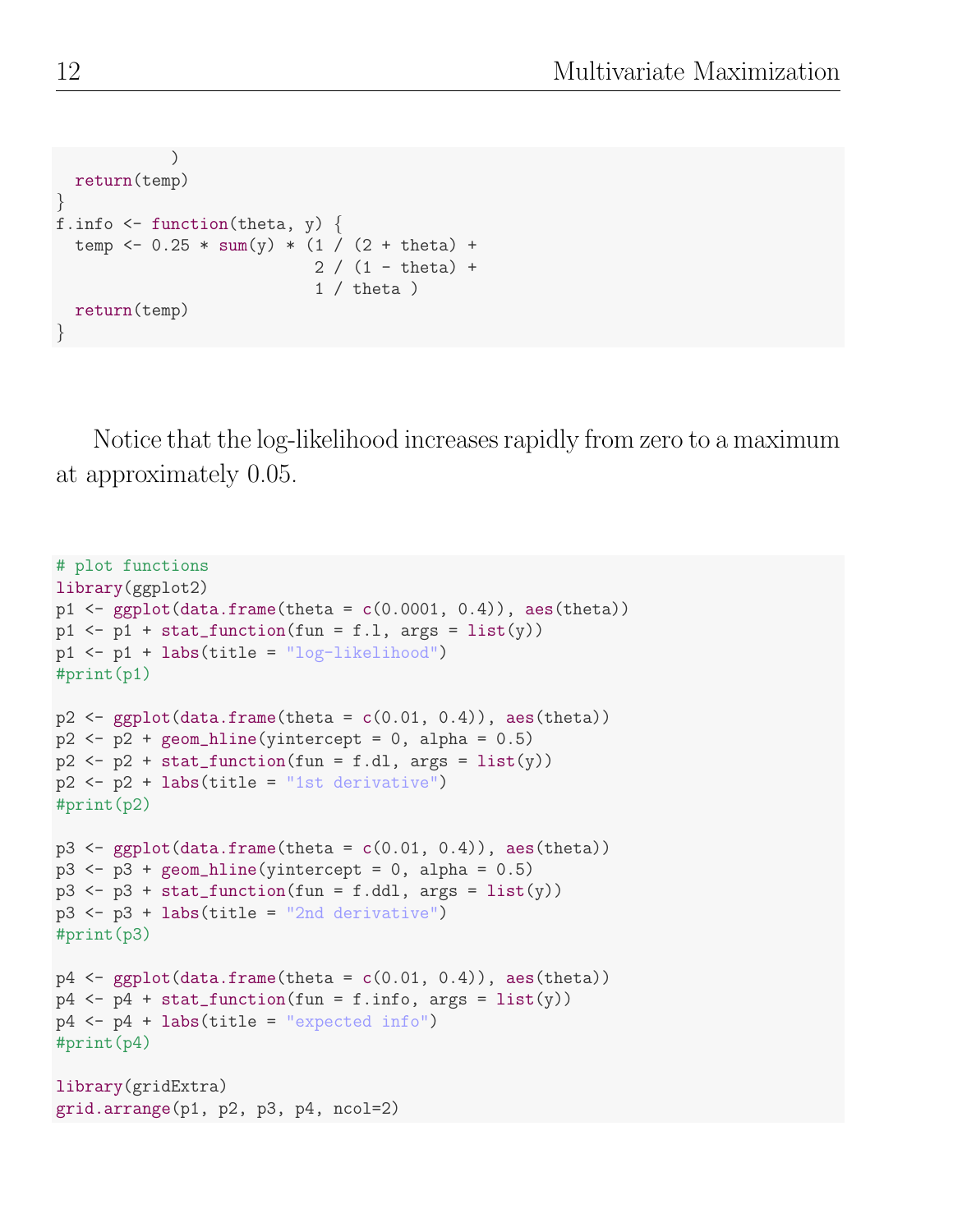

Because we have an explicit and relatively simple expression for the derivative of the score function, NR is a logical candidate for the iterative method. The function below is effectively the same as the NR function from the chapter on Function Maximization, except for the y argument for the observed frequencies. Note that the functions g and gp defined in the function are replaced by the functions f.dl and f.ddl passed to the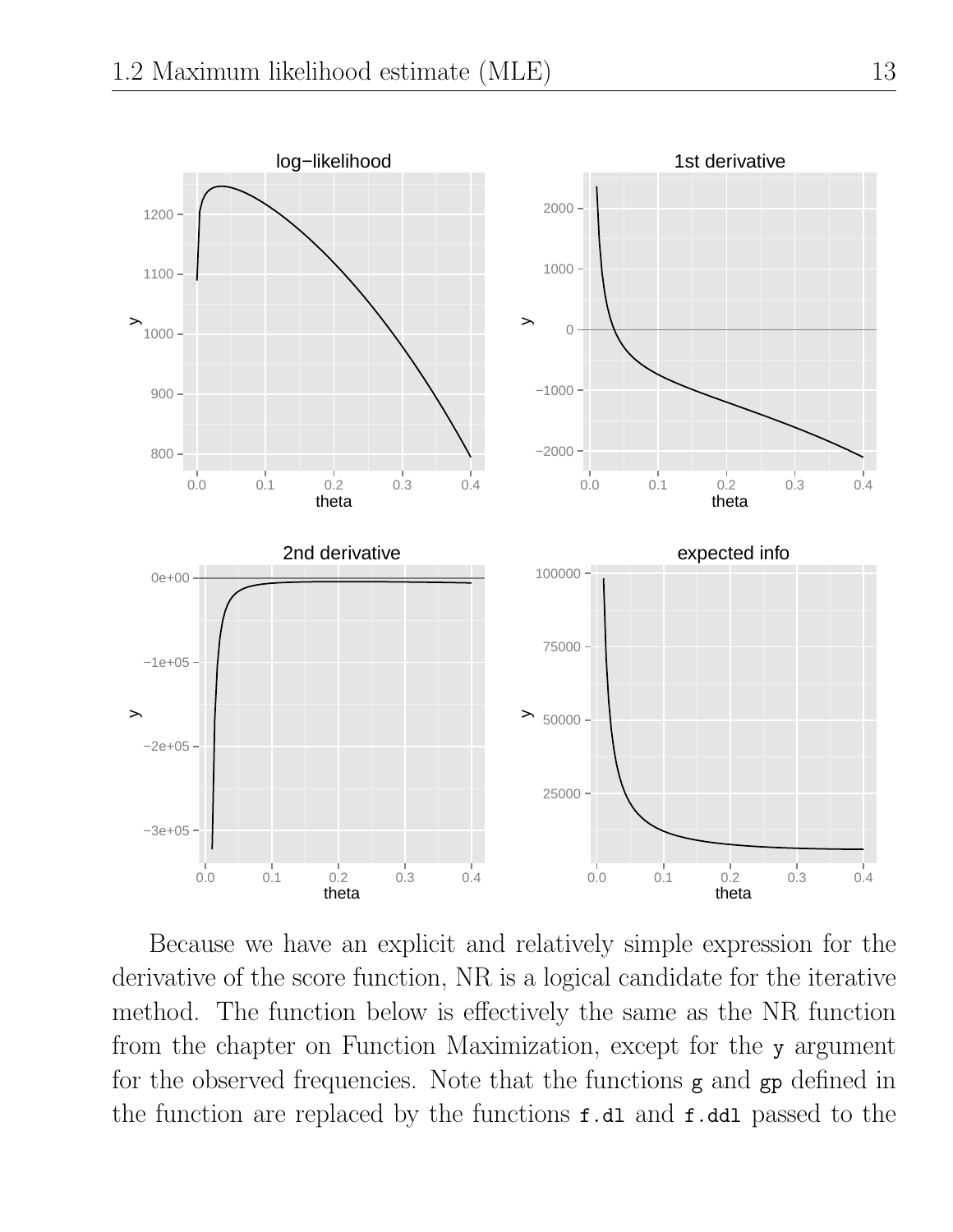f.NR() function.

```
# NR routine for finding root of g(x) = 0.
# Requires predefined g(x) and gp(x) = deriv of g(x)# The iteration is controlled by:
# eps = absolute convergence criterion
# maxit = maximum allowable number of iterations
# Input: xnew = user prompted starting value
# Output: number of root, steps, and note
f.NR <- function(g, gp, xnew = 1, eps = 0.001, maxit = 35, y = c(1,1,1,1)) {
 xold <- -Inf # needed so argument in while() loop is defined
 i <- 1; # initial iteration index
 NR.hist \leq data.frame(i, xnew, diff = abs(xnew - xold)) # iteration history
 while ((i \leq maxit) \& (abs(xnew - xold) > eps))i \leq i + 1 # increment iteration
   xold <- xnew # old guess is current guess
   xnew \le xold - g(xold, y) / gp(xold, y) # new guess
   NR.hist <- rbind(NR.hist, c(i, xnew, abs(xnew - xold))) # iteration history
  }
 out \leftarrow list()
 out$root <- xnew
  out$iter <- i
 out$hist <- NR.hist
  if (abs(xnew - xold) \le eps) {
   out$note <- paste("Absolute convergence of", eps, "satisfied")
  }
 if (i > maxit) {
   out$note <- paste("Exceeded max iterations of ", maxit)
  }
 return(out)
}
```
A few illustrations of our NR function follow.

out0.01 <- f.NR $(f.d1, f.dd1, xnew = 0.01, y = y)$ out0.01 ## \$root ## [1] 0.03571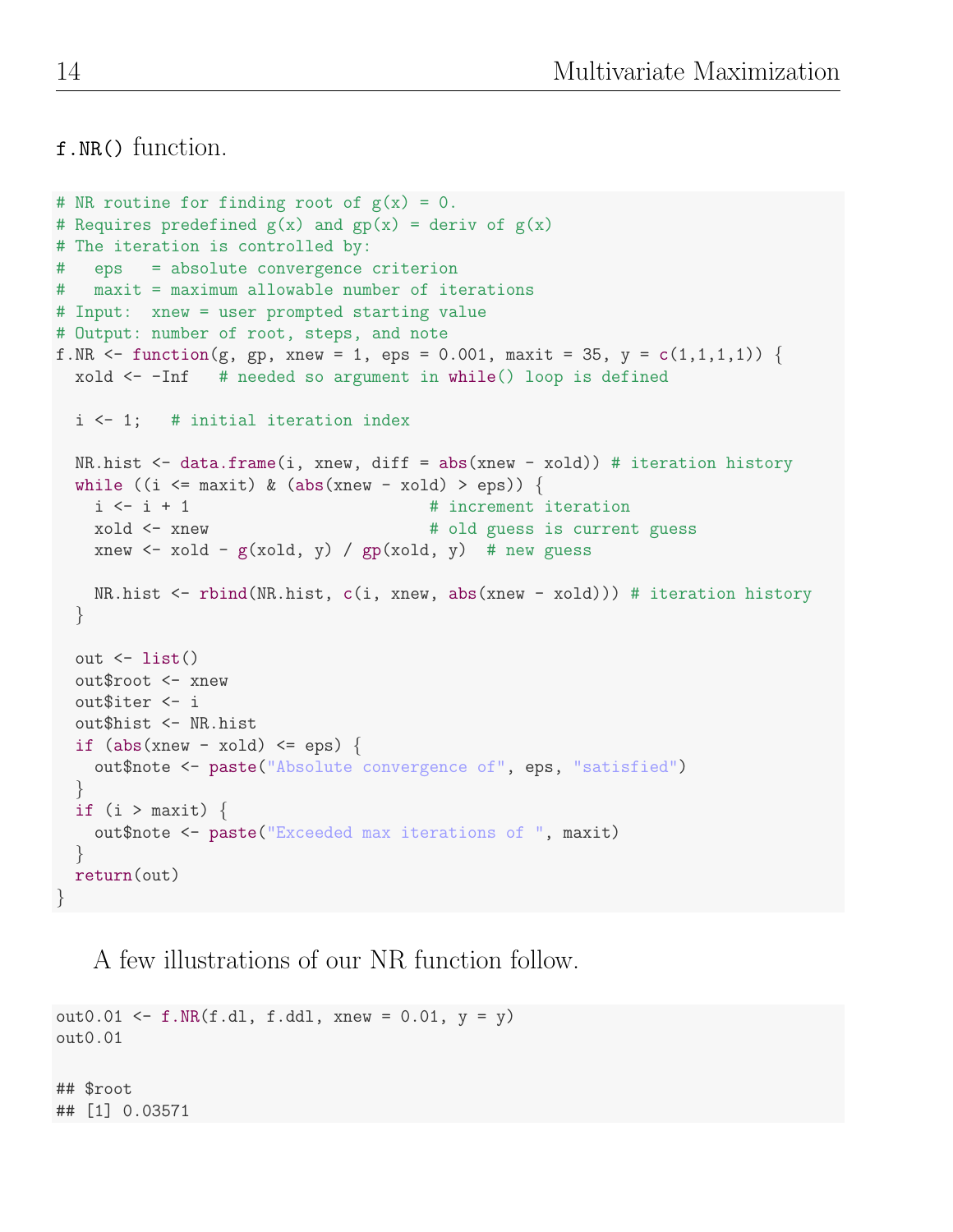```
##
## $iter
## [1] 6
##
## $hist
## i xnew diff
## 1 1 0.01000 Inf
## 2 2 0.01734 0.0073377
## 3 3 0.02647 0.0091313
## 4 4 0.03344 0.0069732
## 5 5 0.03558 0.0021373
## 6 6 0.03571 0.0001323
##
## $note
## [1] "Absolute convergence of 0.001 satisfied"
out0.05 <- f.NR(f.d1, f.dd1, xnew = 0.05, y = y)out0.05
## $root
## [1] 0.0357
##
## $iter
## [1] 4
##
## $hist
## i xnew diff
## 1 1 0.05000 Inf
## 2 2 0.03095 0.0190512
## 3 3 0.03512 0.0041720
## 4 4 0.03570 0.0005826
##
## $note
## [1] "Absolute convergence of 0.001 satisfied"
out0.20 <- f.NR(f.dl, f.ddl, xnew = 0.20, y = y)
out0.20
## $root
## [1] -0.4668
##
## $iter
## [1] 6
##
```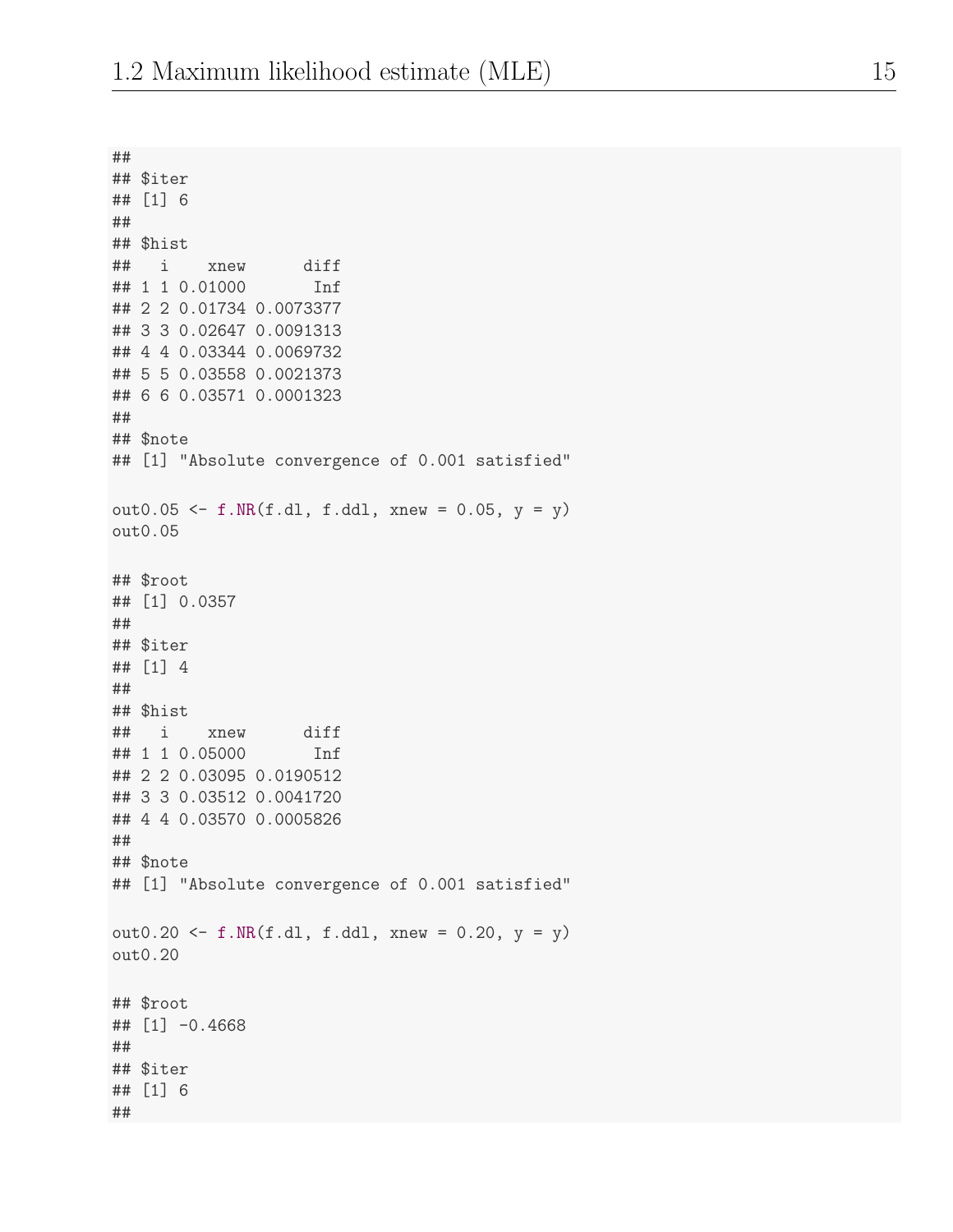```
## $hist
## i xnew diff
## 1 1 0.20000 Inf
## 2 2 -0.09568 0.2956825
## 3 3 -0.26453 0.1688450
## 4 4 -0.44285 0.1783252
## 5 5 -0.46669 0.0238361
## 6 6 -0.46681 0.0001253
##
## $note
## [1] "Absolute convergence of 0.001 satisfied"
out0.40 <- f.NR(f.dl, f.ddl, xnew = 0.40, y = y)
out0.40
## $root
## [1] 0.0357
##
## $iter
## [1] 5
##
## $hist
## i xnew diff
## 1 1 0.40000 Inf
## 2 2 0.02246 0.3775390
## 3 3 0.03098 0.0085169
## 4 4 0.03513 0.0041502
## 5 5 0.03570 0.0005755
##
## $note
## [1] "Absolute convergence of 0.001 satisfied"
out0.50 <- f.NR(f.dl, f.ddl, xnew = 0.50, y = y)
out0.50
## $root
\## [1] -0.4668
##
## $iter
## [1] 7
##
## $hist
## i xnew diff
## 1 1 0.5000 Inf
```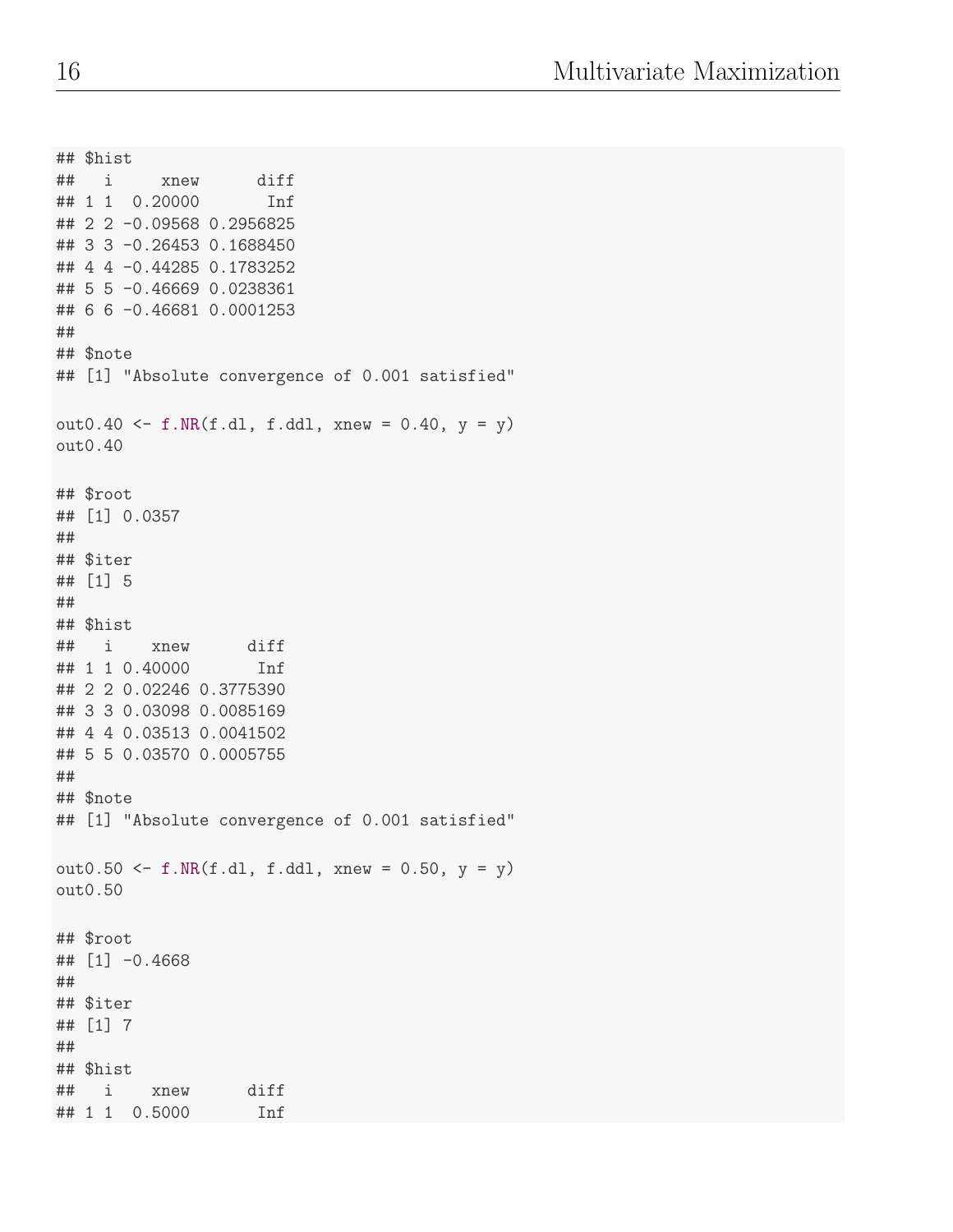## 2 2 0.1413 0.3586592 ## 3 3 -0.0699 0.2112391 ## 4 4 -0.1985 0.1286382 ## 5 5 -0.4080 0.2094407 ## 6 6 -0.4659 0.0578853 ## 7 7 -0.4668 0.0009514 ## ## \$note ## [1] "Absolute convergence of 0.001 satisfied"

We see that if the starting value is less than 0.05 that the routine converges to 0.0357. If the start value is 0.2 or above, the routine sometimes converges to 0.0357, and sometimes converges to a negative root -0.4668.

Using the positive root as the MLE, the estimated standard deviation of the MLE is approximately 0.006.

```
# estimated standard deviation via Fisher's information
sqrt(1/f.info(out0.05$root, y))
## [1] 0.005838
# estimated standard deviation via second derivative
sqrt(-1/f.ddl(out0.05$root, y))## [1] 0.006027
```
To understand why the routine converges from a starting point of 0.4, but not from a starting point of 0.2, I plotted the function  $\theta - \dot{\ell}(\theta)/\ddot{\ell}(\theta)$ . This function gives the next guess for the root when the current guess is  $\theta$ . Looking at this function, we see that for starting values between about 0.08 and 0.38 the next guess is negative, while for starting values near zero or 0.4 the next guess is near the root. If the starting value is near 0.5 or greater, the next guess is near 0.15, so the third guess will be negative!

One might be led to a simple choice of  $\theta = 0.5$  by simply noting that  $\theta$  must be in  $(0, 1)$  and by taking the midpoint of that interval.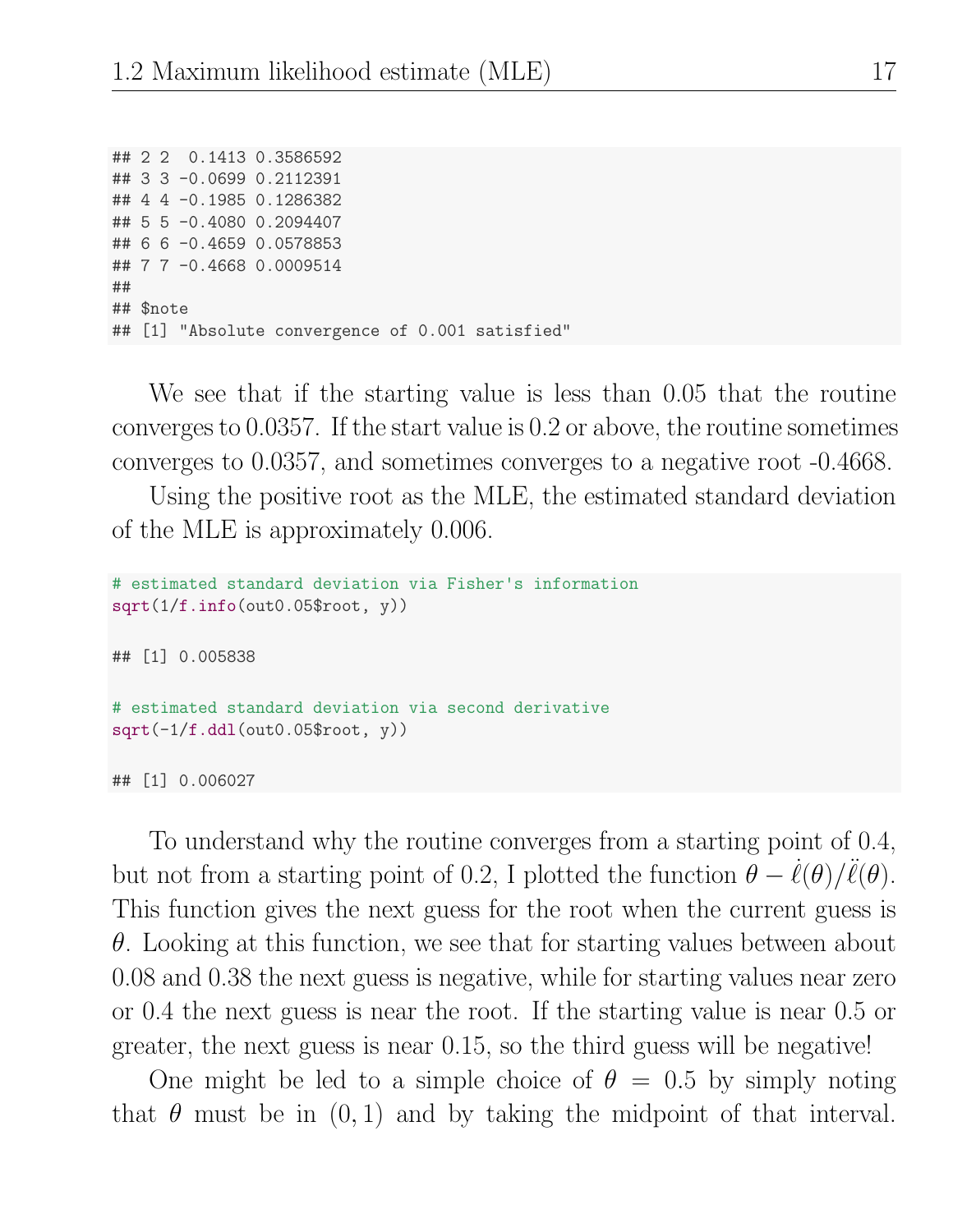This "easy way out" of the starting-value problem leads to disaster for Newton's method, which converges to the wrong root! This difficulty is easily avoided by plotting the log-likelihood before selecting a starting value, as we have done.

```
# plot functions
library(ggplot2)
p \leftarrow \text{ggplot}(data-frame(theta = c(0.0001, 0.55)), aes(theta))p \leftarrow p + \text{geom\_hline}(yintercept = 0, \text{alpha} = 0.5)p \leftarrow p + \text{stat_function}(\text{fun} = \text{function}(\text{theta}, y))\{theta - f.dl(theta, y) / f.ddl(theta, y)\}, args = list(y)p \leftarrow p + \text{ labs}(\text{title} = "theta - f.dl(\text{theta}, y) / f.ddl(\text{theta}, y)")print(p)
```


Implementation, Fisher's Scoring For comparison, we shall also show how the method of scoring performs.

To perform the Fisher's Scoring, a simple replacement from -f.ddl to f.info is needed.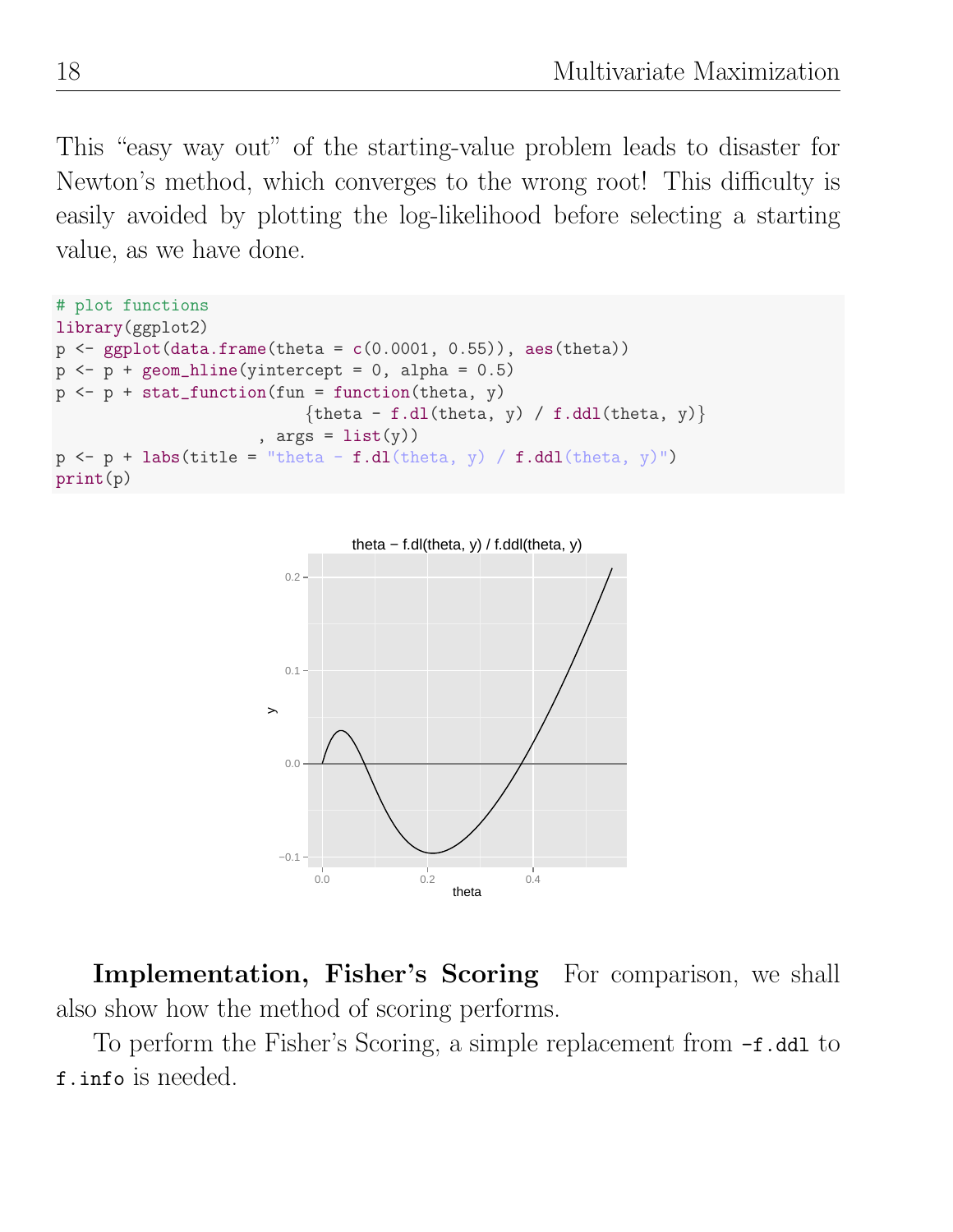```
# Fisher's scoring routine for finding root of g(x) = 0.
# Requires predefined g(x) and gp(x) = deriv of g(x)# The iteration is controlled by:
# eps = absolute convergence criterion
# maxit = maximum allowable number of iterations
# Input: xnew = user prompted starting value
# Output: number of root, steps, and note
f.FS <- function(g, gp, xnew = 1, eps = 0.001, maxit = 35, y = c(1,1,1,1)) {
 xold \leftarrow -Inf # needed so argument in while() loop is defined
 i <- 1; # initial iteration index
 NR.hist \leq data.frame(i, xnew, diff = abs(xnew - xold)) # iteration history
 while ((i \leq maxit) \& (abs(xnew - xold) > eps))i \leq i + 1 # increment iteration
   xold <- xnew # old guess is current guess
   xnew \le xold + g(xold, y) / gp(xold, y) # new guess
   NR.hist <- rbind(NR.hist, c(i, xnew, abs(xnew - xold))) # iteration history
 }
 out \leftarrow list()
 out$root <- xnew
 out$iter <- i
 out$hist <- NR.hist
 if (abs(xnew - xold) \leq eps) {
   out$note <- paste("Absolute convergence of", eps, "satisfied")
 }
 if (i > maxit) {
   out$note <- paste("Exceeded max iterations of ", maxit)
 }
 return(out)
}
```
A few illustrations of our Fisher's Scoring follow.

```
out0.01 <- f.FS(f.dl, f.info, xnew = 0.01, y = y)
out0.01
## $root
## [1] 0.03571
##
## $iter
```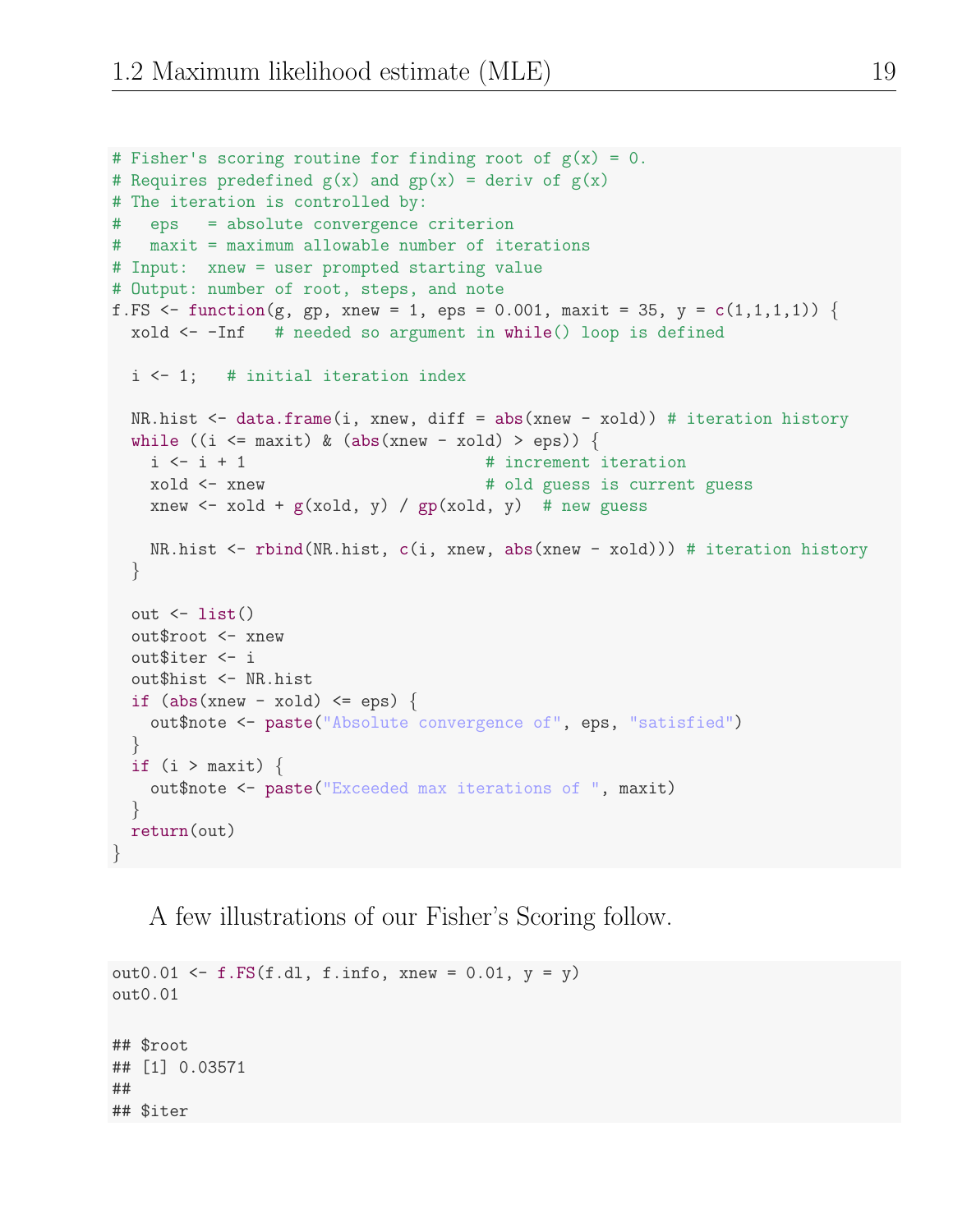```
## [1] 4
##
## $hist
## i xnew diff
## 1 1 0.01000 Inf
## 2 2 0.03404 2.404e-02
## 3 3 0.03561 1.569e-03
## 4 4 0.03571 9.753e-05
##
## $note
## [1] "Absolute convergence of 0.001 satisfied"
out0.05 \leftarrow f.FS(f.dl, f.info, xnew = 0.05, y = y)
out0.05
## $root
## [1] 0.03577
##
## $iter
## [1] 3
##
## $hist
## i xnew diff
## 1 1 0.05000 Inf
## 2 2 0.03657 0.0134256
## 3 3 0.03577 0.0008088
##
## $note
## [1] "Absolute convergence of 0.001 satisfied"
out0.20 <- f.FS(f.dl, f.info, xnew = 0.20, y = y)
out0.20
## $root
## [1] 0.03574
##
## $iter
## [1] 4
##
## $hist
## i xnew diff
## 1 1 0.20000 Inf
## 2 2 0.04350 0.1564991
## 3 3 0.03619 0.0073130
```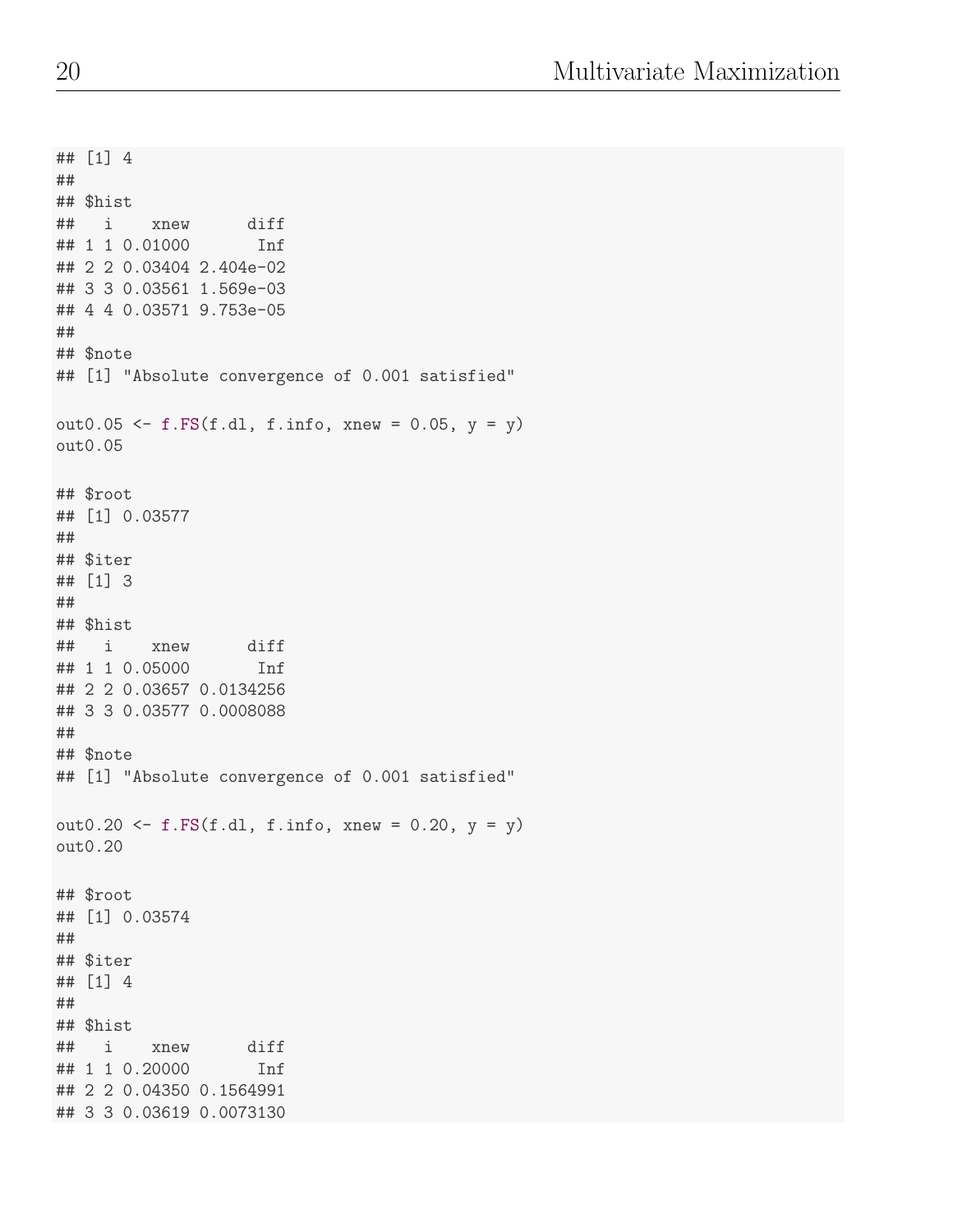```
## 4 4 0.03574 0.0004461
##
## $note
## [1] "Absolute convergence of 0.001 satisfied"
out0.40 <- f.FS(f.dl, f.info, xnew = 0.40, y = y)
out0.40
## $root
## [1] 0.03576
##
## $iter
## [1] 4
##
## $hist
## i xnew diff
## 1 1 0.40000 Inf
## 2 2 0.04914 0.3508553
## 3 3 0.03652 0.0126207
## 4 4 0.03576 0.0007615
##
## $note
## [1] "Absolute convergence of 0.001 satisfied"
out0.50 <- f.FS(f.d1, f.info, xnew = 0.50, y = y)out0.50
## $root
## [1] 0.03577
##
## $iter
## [1] 4
##
## $hist
## i xnew diff
## 1 1 0.50000 Inf
## 2 2 0.05112 0.4488799
## 3 3 0.03664 0.0144800
## 4 4 0.03577 0.0008704
##
## $note
## [1] "Absolute convergence of 0.001 satisfied"
```